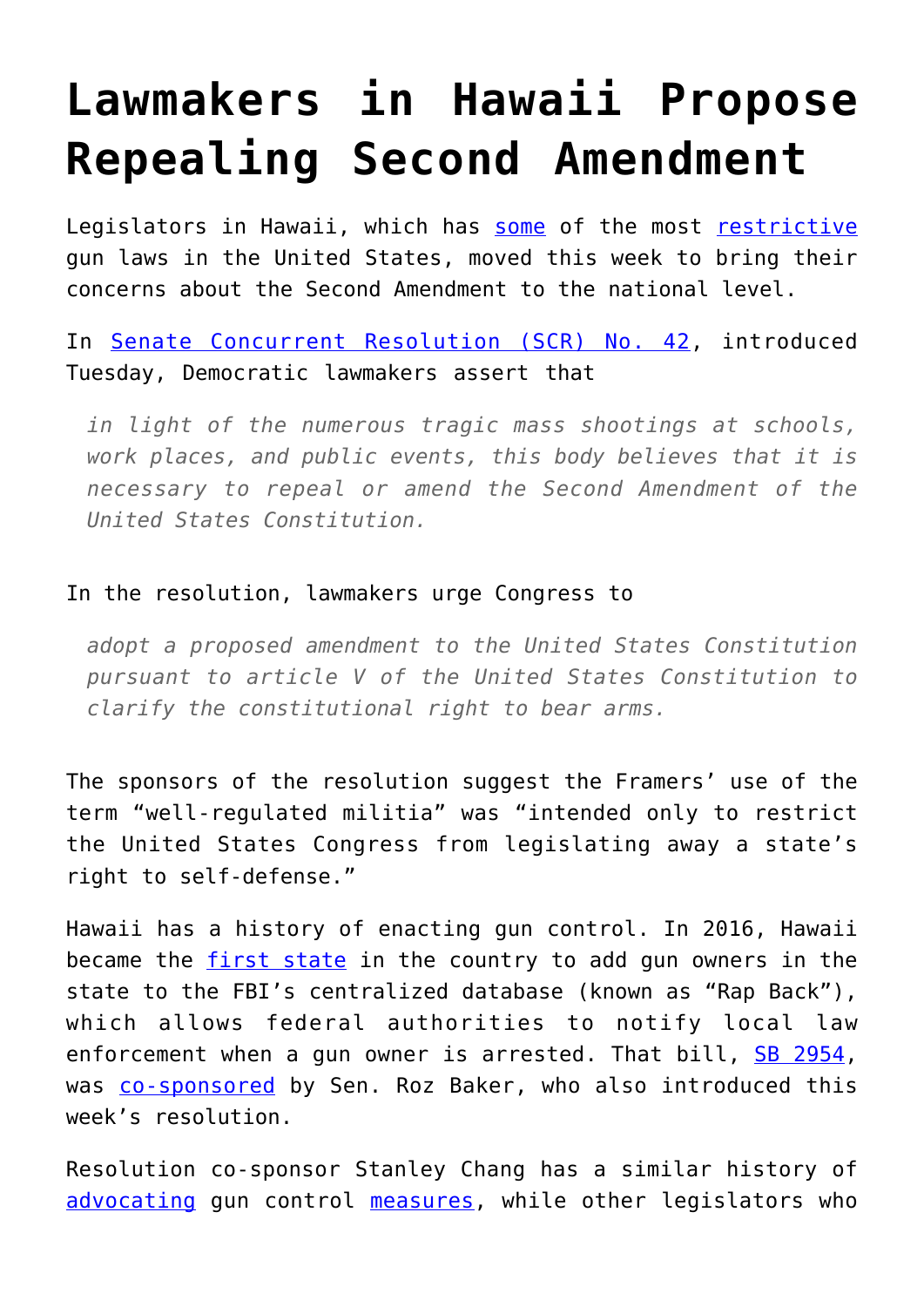[introduced](https://www.capitol.hawaii.gov/measure_indiv.aspx?billtype=SCR&billnumber=42&year=2019) SCR No.42, like Sen. Laura Thielsen and Sen. Karl Rhoads, have likewise [supported](http://www.hawaiinewsnow.com/story/38771482/hawaii-man-challenges-hawaii-stun-gun-ban-on-2nd-amendment-grounds/) other anti-Second Amendment [policies.](https://legiscan.com/HI/bill/SB1334/2019)

## **The Supreme Court's Verdict**

The Democrats' resolution heavily references the 1939 Supreme Court decision *[United States v. Miller](https://www.law.cornell.edu/supremecourt/text/307/174)* as a precedent for a "collective rights" interpretation of the Second Amendment. They call on Congress "to consider and discuss whether the Second Amendment of the United States Constitution should be repealed or amended to clarify that the right to bear arms is a collective, rather than individual, constitutional right."

The Supreme Court settled the issue in 2008 in the landmark *[District of Columbia v. Heller](https://www.supremecourt.gov/opinions/07pdf/07-290.pdf)* decision, a ruling the resolution says "revitalized" the discussion of individual versus collective rights with respect to firearm ownership.

## Justice Antonin Scalia wrote:

*The Second Amendment protects an individual right to possess a firearm unconnected with service in a militia, and to use that arm for traditionally lawful purposes, such as selfdefense within the home.*

Scalia was joined in that ruling by Chief Justice John Roberts, as well as Justices Anthony Kennedy, Clarence Thomas, and Samuel Alito. The individual right interpretation was expanded and made the law of the land in 2010's *[McDonald v.](https://www.oyez.org/cases/2009/08-1521) [Chicago](https://www.oyez.org/cases/2009/08-1521)* decision.

The difference in Second Amendment interpretations is significant.

As Dahlia Lithwick of *Slate* [has explained,](https://slate.com/news-and-politics/2007/11/the-second-amendment-explained.html) a collective interpretation of the Second Amendment is one generally championed by gun control activists. It holds that the Second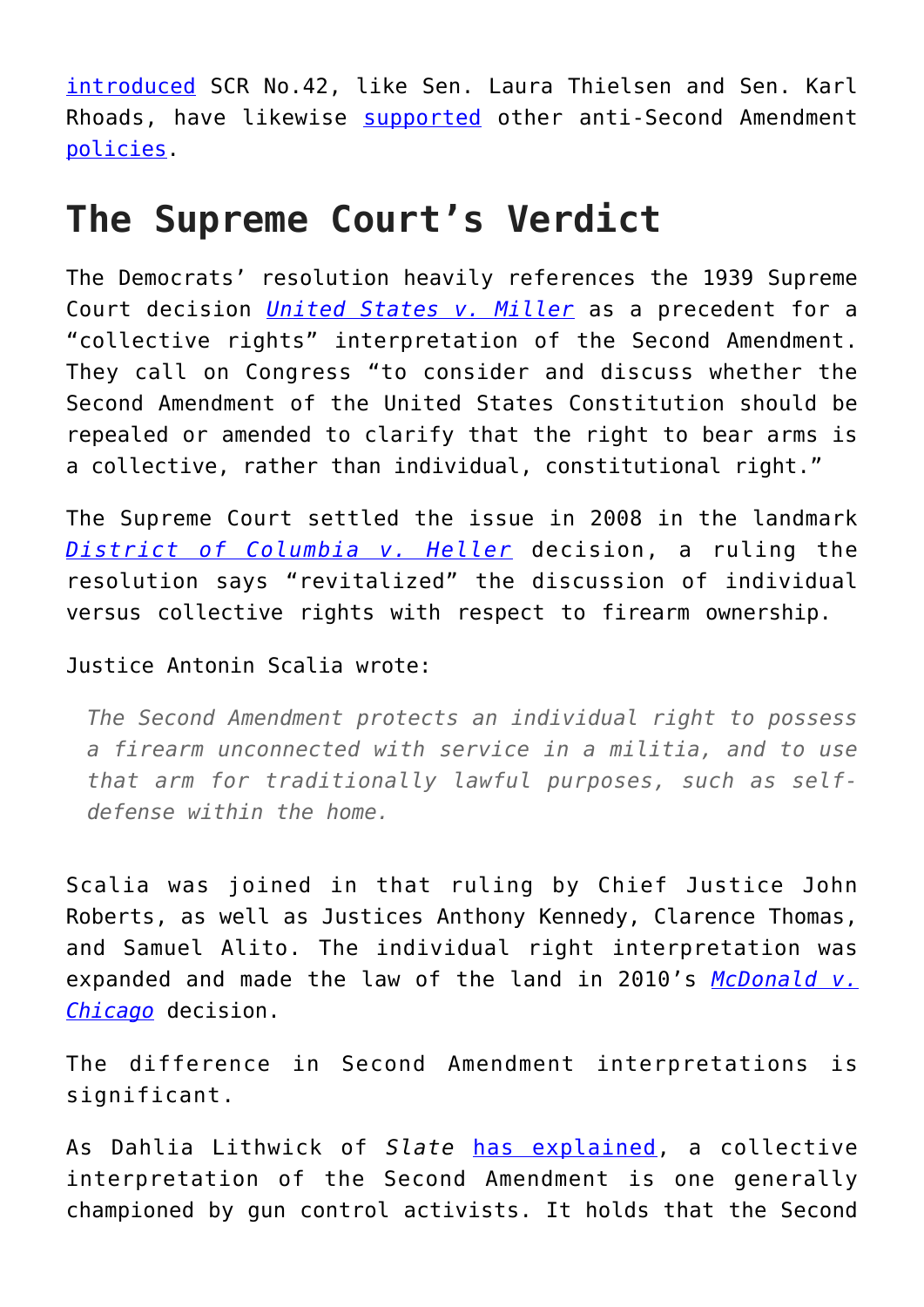Amendment "only protects the states' authority to maintain formal, organized militias." As such, the Second Amendment would only apply to federal gun regulations, leaving state and local governments to regulate and prohibit gun ownership as they saw fit.

Hawaii's attempt comes one week after House Democrats passed the first major gun control legislation in years.

Hawaii's attempt to have Congress consider whether the Second Amendment should be "repealed or amended" comes one week after House Democrats passed [the first major gun control legislation](https://www.usatoday.com/story/news/politics/2019/02/27/gun-control-house-hold-first-major-vote-years/2954526002/) [in years.](https://www.usatoday.com/story/news/politics/2019/02/27/gun-control-house-hold-first-major-vote-years/2954526002/)

Individuals will, of course, decide for themselves whether the Founders intended the Second Amendment to be an individual or a collective right. But their own words can help shed light on the issue.

"No freeman shall ever be debarred the use of arms," Thomas Jefferson wrote in 1776 while drafting the Constitution for Virginia.

This is not the first time Democratic senators in the state of Hawaii have [called](https://www.capitol.hawaii.gov/Archives/measure_indiv_Archives.aspx?billtype=SCR&billnumber=118&year=2018) for congressional action on guns and gun violence, nor is it the first time the state has asserted its right to restrict gun rights. In 2018, the 9th Circuit Court of Appeals [found](https://www.reuters.com/article/us-usa-guns-hawaii/unlikely-pair-could-usher-gun-rights-case-to-u-s-supreme-court-idUSKBN1KT13B) the state had violated the Second Amendment when law enforcement denied a Vietnam veteran the right to open carry a handgun. Hawaii [fought](https://www.staradvertiser.com/2018/09/14/breaking-news/hawaii-appeals-decision-to-allow-guns-in-public/) the [decision,](https://cdn.ca9.uscourts.gov/datastore/opinions/2018/07/24/12-17808.pdf) and the court agreed last month to revisit its ruling, which [could](https://www.reuters.com/article/us-usa-guns-hawaii/unlikely-pair-could-usher-gun-rights-case-to-u-s-supreme-court-idUSKBN1KT13B) ultimately bring the case to the Supreme Court.

The resolution introduced this week now awaits a vote in the state's legislature.

*—*

*This article was originally published on FEE.org. Read the*